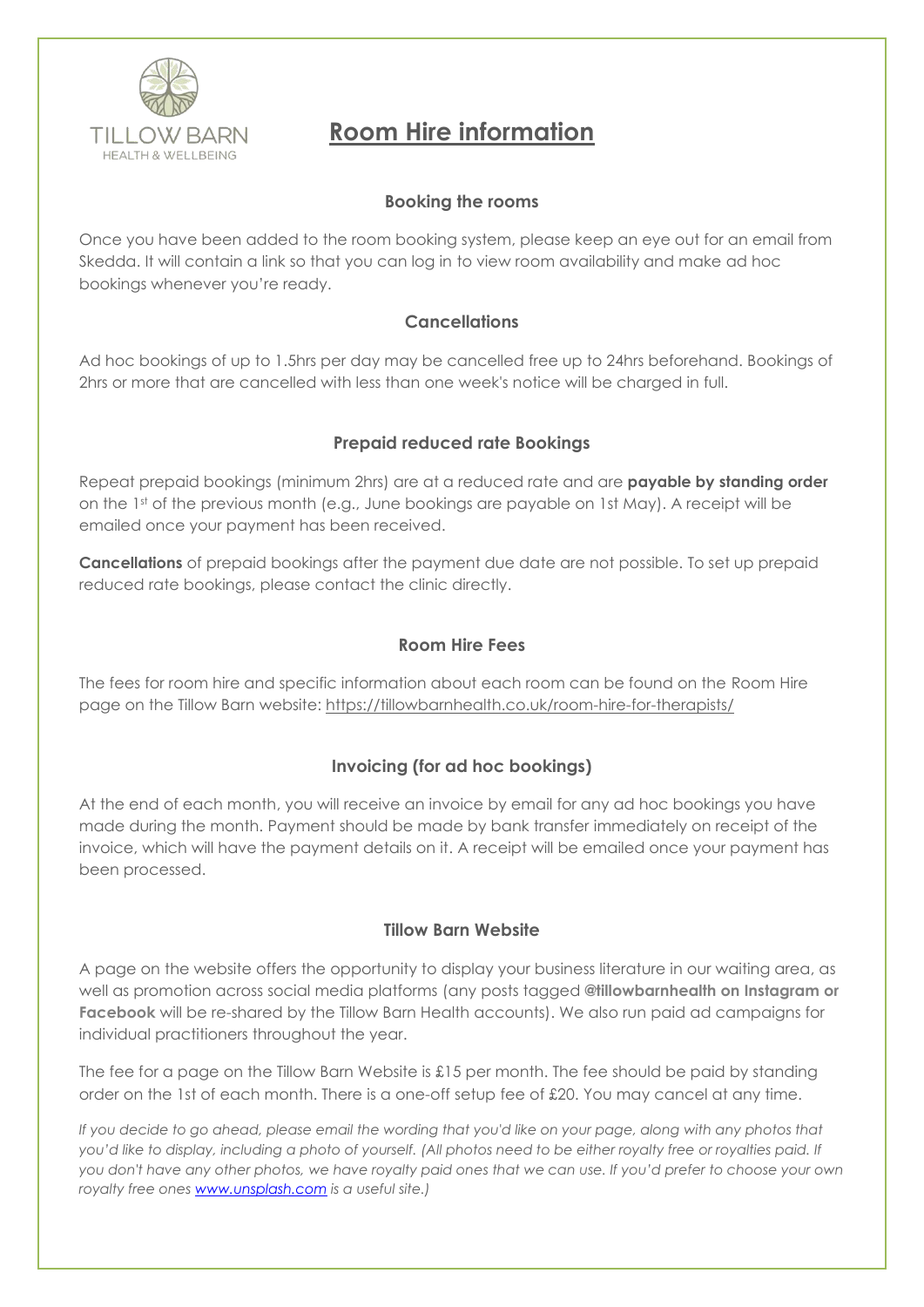### **Insurance and Qualifications**

All practitioners who take a page on the website will need to email copies of their qualifications and their current insurance certificate. This is so that we are covered by our own clinic insurance.

### **Facebook Group for Practitioners**

If you'd like to join the Tillow Barn Practitioner Facebook group, this link should take you there: [www.facebook.com/groups/2424020497701053](http://www.facebook.com/groups/2424020497701053) - or you can search Facebook for 'Tillow Barn Practitioner Group'. It's a useful way for us to get news and information out to people, as well as being a way for practitioners to connect with each other if they wish.

### **Terms & Conditions**

Our room hire terms & conditions are on the next page.

Please also see the information about parking. The map may be useful for your clients. (Parking information is also on our website 'Find Us' page.)

# *Any time you need to get in touch, please feel free to message or call 07833 743313.*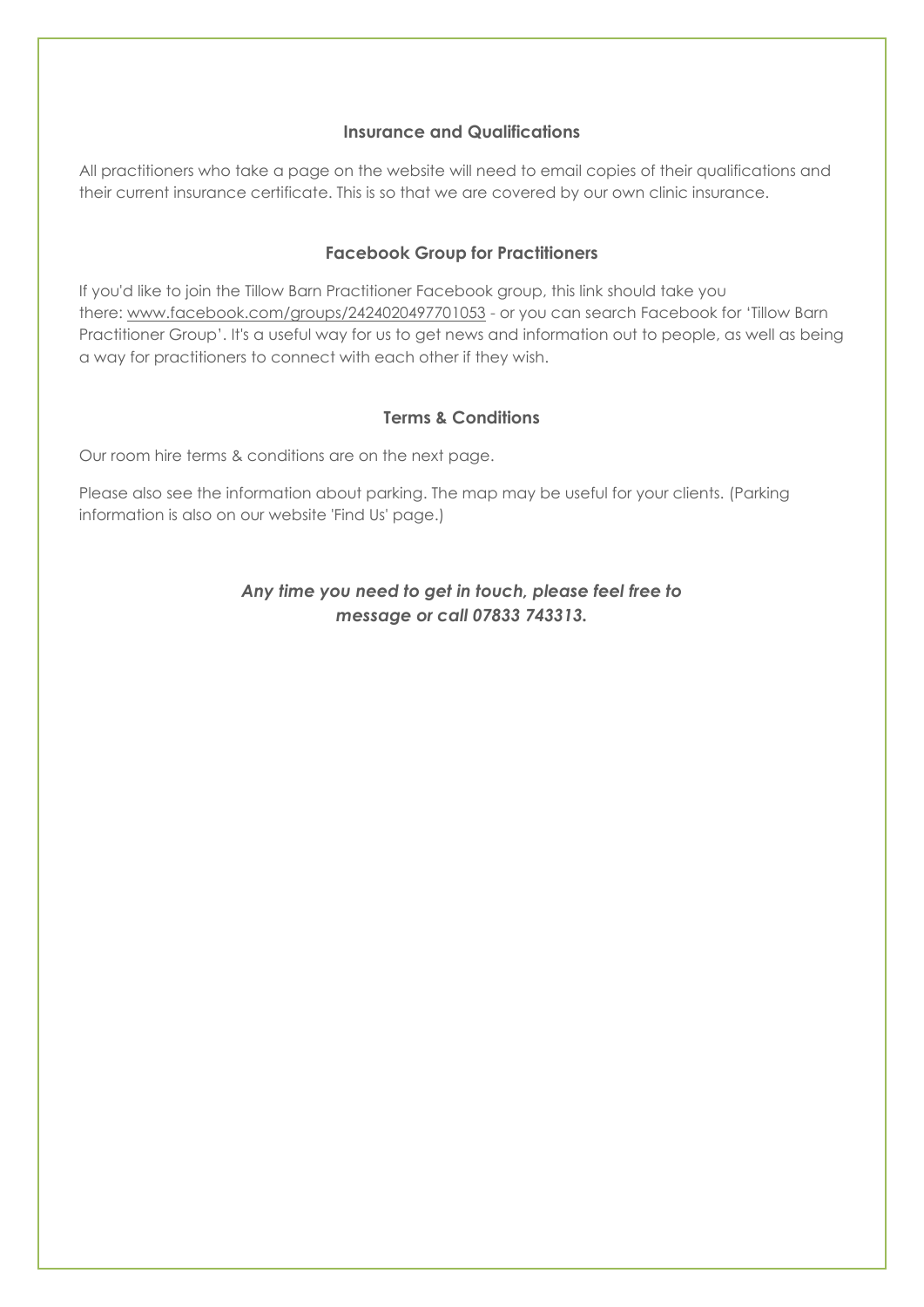

# **Room Hire Terms & Conditions**

# **All room users are required to:**

- 1) leave the rooms clean and tidy and switch off all treatment room lights
- 2) leave the room and the car parking space by 10mins after their booked session ends
- 3) only advertise or promote their services at Tillow Barn in the therapies they are professionally qualified, licensed and insured to practise
- 4) provide copies of their qualifications and current indemnity insurance
- 5) provide a copy of their new indemnity insurance certificate each time it renews
- 6) be fully responsible for the health and safety of themselves and their clients Tillow Barn is not responsible for damage to or loss of personal property, including professional equipment
- 7) only use the sinks and plumbing for domestic use and not for disposal of any wipes or chemicals. (Tillow Barn is not on the mains sewage system and is therefore only able to manage normal domestic waste. Any practitioner using the plumbing for disposal of wipes or chemicals may be held liable for the remedial costs incurred in rectifying any damage.)

#### **For ad hoc bookings:**

- 8) pay all room booking invoices immediately by bank transfer
- 9) cancel any bookings of **2hrs or more at least 7 days beforehand**, otherwise the usual room fee will apply
- 10) cancel any bookings of **less than 2hrs at least 24hrs beforehand** by contacting the clinic directly, otherwise the usual room fee will apply

#### **For pre-paid bookings:**

- 11) pay the room hire fee for each month at the start of the previous month by standing order
- 12) give at least two months' notice of cancellation of any pre-paid bookings (i.e., before payment becomes due)

#### **For a website entry**:

13) set up a standing order to pay the monthly fee on the 1st of each month

#### **Car parking**:

14) please park, and ask clients to park, in the designated areas as indicated on the map below (also available on the Tillow Barn website). This is so that we can ensure enough parking for everyone when the rooms are all in use.